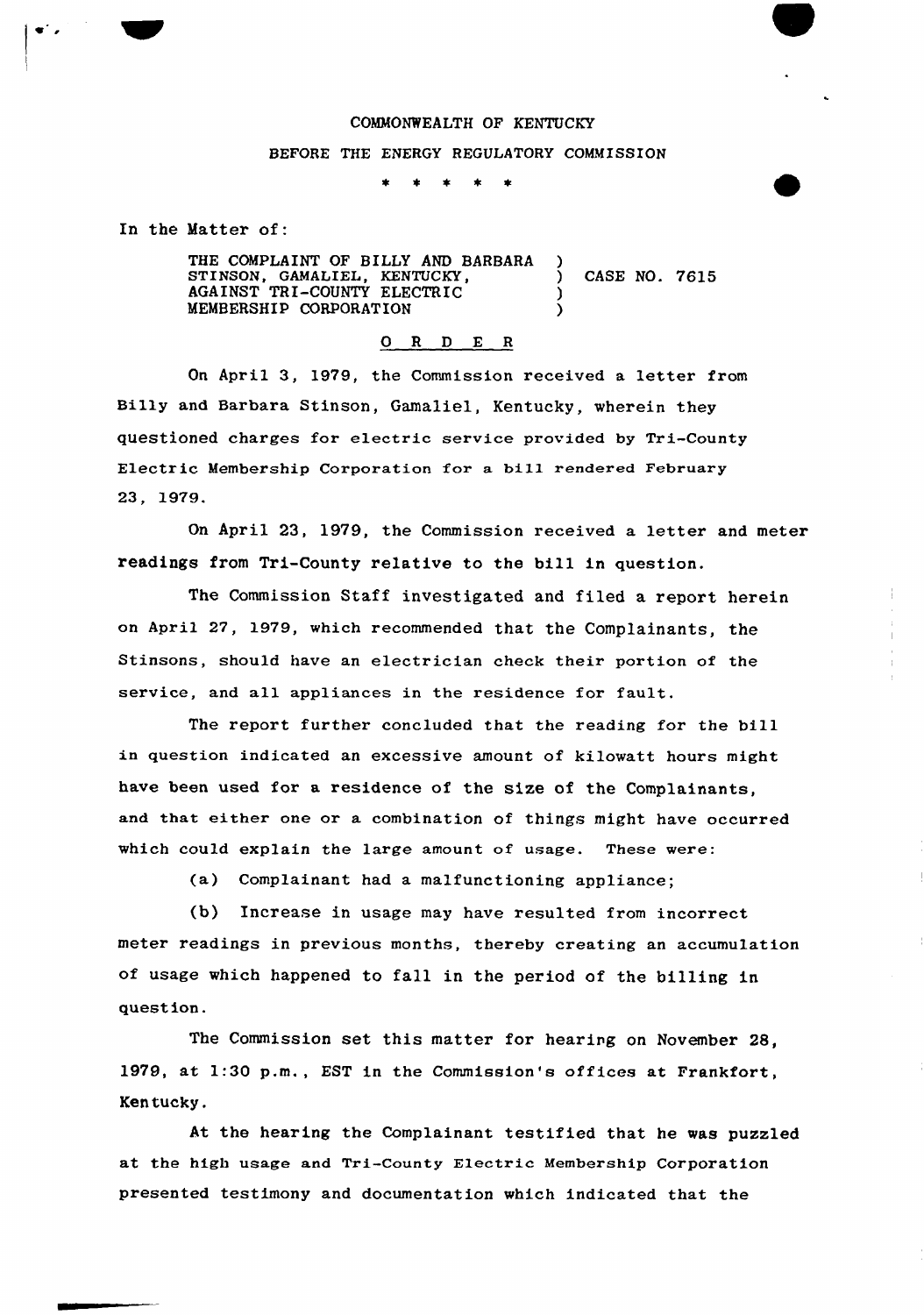observations made in the Staff report with respect to incorrect meter readings in previous months and additional appliances, specifically heat lamps used in a hog house and a defective electric pump, could also account for the high usage for the period in question. There was further testimony that the complainant reads his own meter and submits readings to the utility; there were indications of problems with the meter readings submitted by Complainant prior to the period in question; and that no meter reading check was done by the utility until the February reading, which is the subject of this hearing.

 $\mathbf{C}^{(n)}$ 

The Commission having considered the evidence and being sufficiently advised, FINDS:

1. That Tri-County Electric Membership Corporation properly tested and found accurate the meter at the Complainants' residence.

2. That the evidence presented in the hearing demonstrates that the sharp increase in usage during the period in question is the result of submission of incorrect meter readings in previous months, and an additional load over and above that normally associated with a residence.

3. That failure of Tri-County to check the meter readings submitted by Complainant prior to the time in question, especially in view of indications of previous submission of inaccurate readings, contributed in part to the excessive accumulation at this time.

4. That all charges for electric service for the period in question are due and owing Tri-County Membership Corporation, but that accumulated late charges should not be allowed.

5. That the complainant should be allowed a reasonable time to pay for the services in question, after which time late charges may be imposed.

IT IS THEREFORE HEREBY ORDERED that all charges for service during the period in question are due and owing Tri-County Electric Membership Corporation.

IT IS FURTHER ORDERED that accumulated late charges are disallowed.

IT IS FURTHER ORDERED that Complainants are hereby allowed a period of six (6) months from the date of this Order in which to pay the charges due and owing Tri-County Membership Corporation for the period in question.

 $-2-$